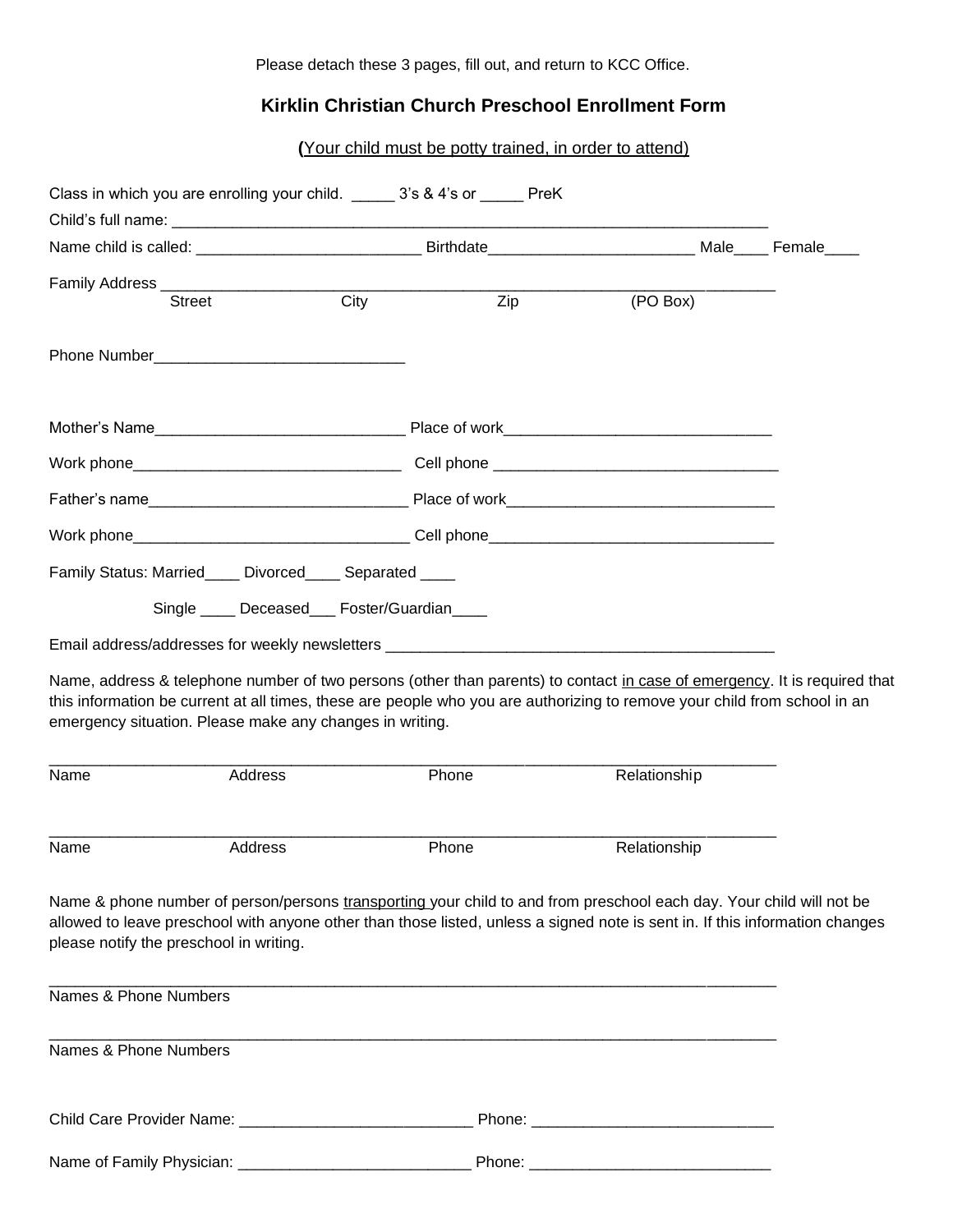## **Getting to Know Your Child**

| Names of Siblings | Ages | School name                                                                                                   |  |
|-------------------|------|---------------------------------------------------------------------------------------------------------------|--|
|                   |      |                                                                                                               |  |
|                   |      |                                                                                                               |  |
|                   |      |                                                                                                               |  |
| <u>HEALTH</u>     |      |                                                                                                               |  |
|                   |      |                                                                                                               |  |
|                   |      |                                                                                                               |  |
|                   |      |                                                                                                               |  |
| <b>SOCIAL</b>     |      |                                                                                                               |  |
|                   |      |                                                                                                               |  |
|                   |      |                                                                                                               |  |
|                   |      |                                                                                                               |  |
|                   |      |                                                                                                               |  |
|                   |      |                                                                                                               |  |
|                   |      | Does he/she like to be read to_____________________________Listen to music or sing? _________________________ |  |
|                   |      |                                                                                                               |  |
|                   |      |                                                                                                               |  |
|                   |      |                                                                                                               |  |